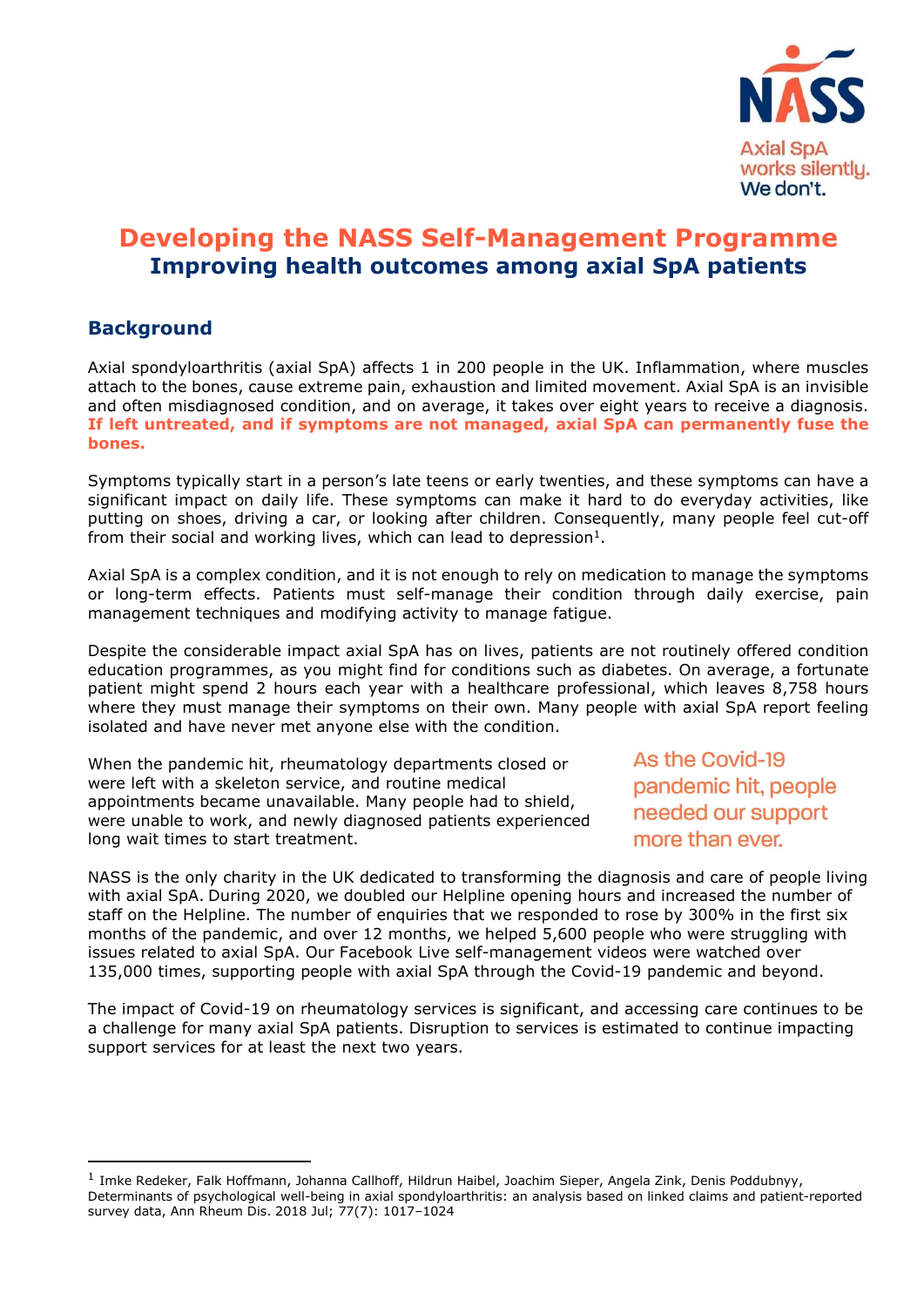# Bridging the gap: A new self-management education programme

Our new self-management education programme aims to bridge this gap and equip axial SpA patients with the skills and tools they need to help them confidently manage their symptoms and live well with the condition.

In 2020, we held consultations with patients and medical professionals, which identified the need for group education sessions to learn new skills and tools to help them confidently manage their axial SpA.

The consultations identified three key self-management education areas; pain, managing flares, and fatigue, and that a new programme should deliver the following key objectives:

1. Empower patients with axial SpA to live well with their condition. Content will be developed and delivered by NASS Self-Management Programme Officer Zoë Clark, a healthcare professional who lives with axial SpA. Patients will learn new skills and tools to help them confidently manage their symptoms and feel able to take charge of their condition and make decisions right for them. Each session will have time for gentle exercises and facilitated group discussion.

2. Connect patients with their local rheumatology team. Hospital staff will identify patients to invite and will be part of delivery so that patients feel closer to their healthcare team.

3. Reduce isolation. Each session will have time for patients to share their experiences with healthcare professionals. Meeting others with axial SpA will help reduce isolation among patients. We wanted to reach patients who had never previously attended an axial SpA self-management session through their hospital.

4. Be co-designed with people living with axial SpA and healthcare professionals. We will establish the need and desire for an axial SpA Self-Management Programme from both patients and clinicians. Content will be monitored and evaluated through feedback from patients to ensure that their experiences shape the programme and that topics and methodology are pertinent and effective.

**5. Be easily accessible.** Sessions should be no more than two hours long and limited to a maximum of 45 people to encourage group discussion. All sessions will be delivered using digital technology to reduce the barriers to attending among patients who may be shielding or otherwise have to travel long distances.

6. Leave a legacy. At the end of the programme, patients will have a suite of resources and tools to continue their self-management pathway. We will provide rheumatology teams with content and resources to run future sessions with new patients.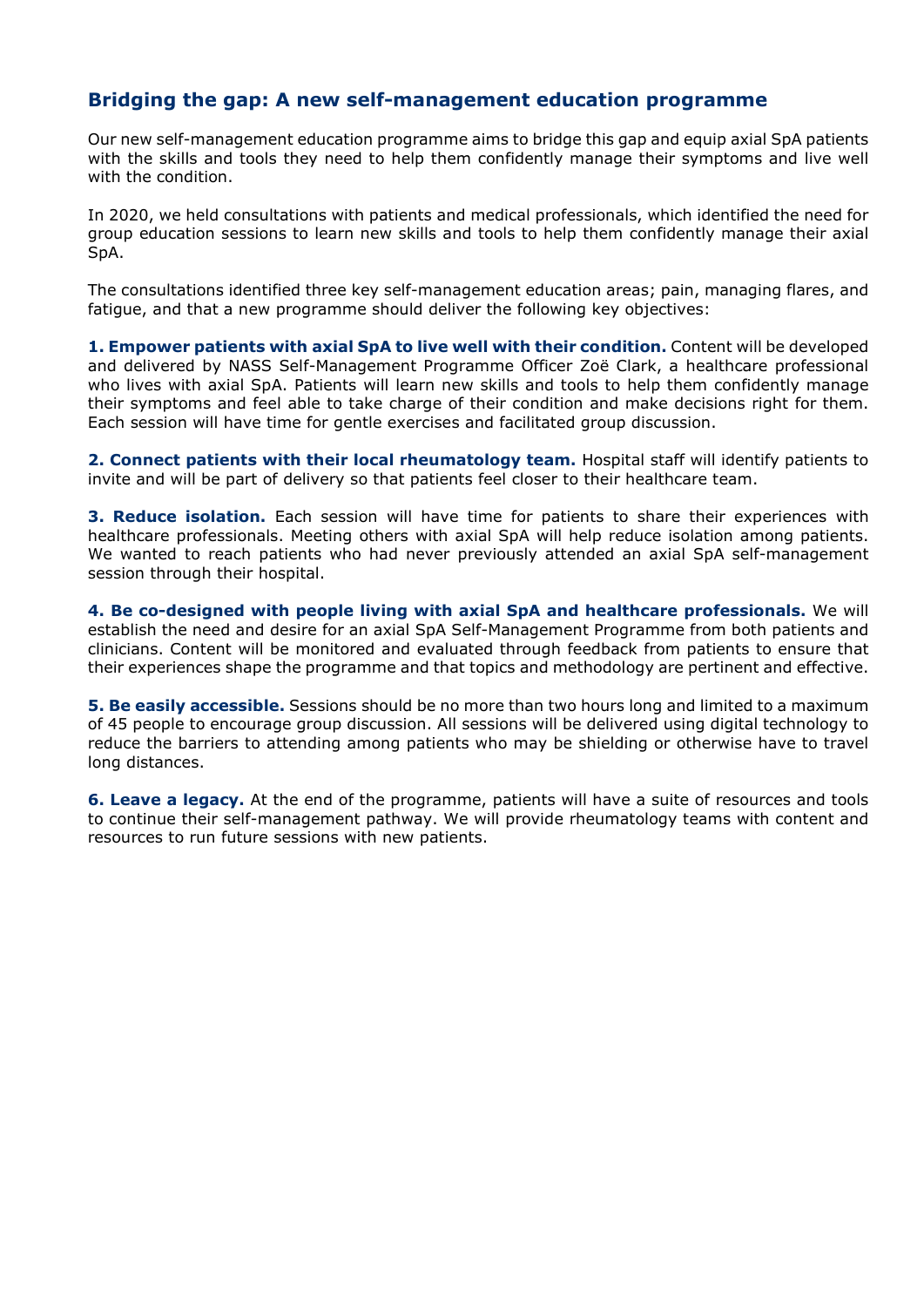# Pilot programme delivery

Thanks to funding from the **Postcode Neighbourhood Trust**, we were able to run a pilot selfmanagement programme with patients from six NHS Trusts, identified through our network of healthcare professionals. These Trusts were: the Royal Berkshire Hospital, Salford Royal Hospital, Great Western Hospital (Wiltshire), Royal Hallamshire Hospital (South Yorkshire), Norfolk and Norwich Hospital, and Salisbury District Hospital.

We intentionally chose centres with varied axial SpA services. Some departments had a multidisciplinary team in place, while others had a single clinician for the service. One centre was setting up a new axial SpA service. In total, we held ten pilot sessions across the six locations.

Our initial consultation meetings with rheumatology healthcare professionals and people living with axial SpA helped to determine the initial structure and topics for sessions. NASS Self-Management Programme Officer, Zoë Clark, then developed the content for each initial pilot session. These sessions covered pain, fatigue, flares, exercise and emotional wellbeing.

To test this content, we held two pre-pilot sessions with NASS Branches in Reading and Cambridge.

Zoë then tailored content to each patient group to include presentations from Zoë and local medical professionals, facilitated group discussions, time for group exercises and stretches, Q&As with medical teams, and interactive polls.

Follow up sessions provided an opportunity for patients to explore other self-management topics in greater depth and were guided by patient feedback. Topic areas at follow up sessions included: medication, exercise, night pain, sleep, and managing stress.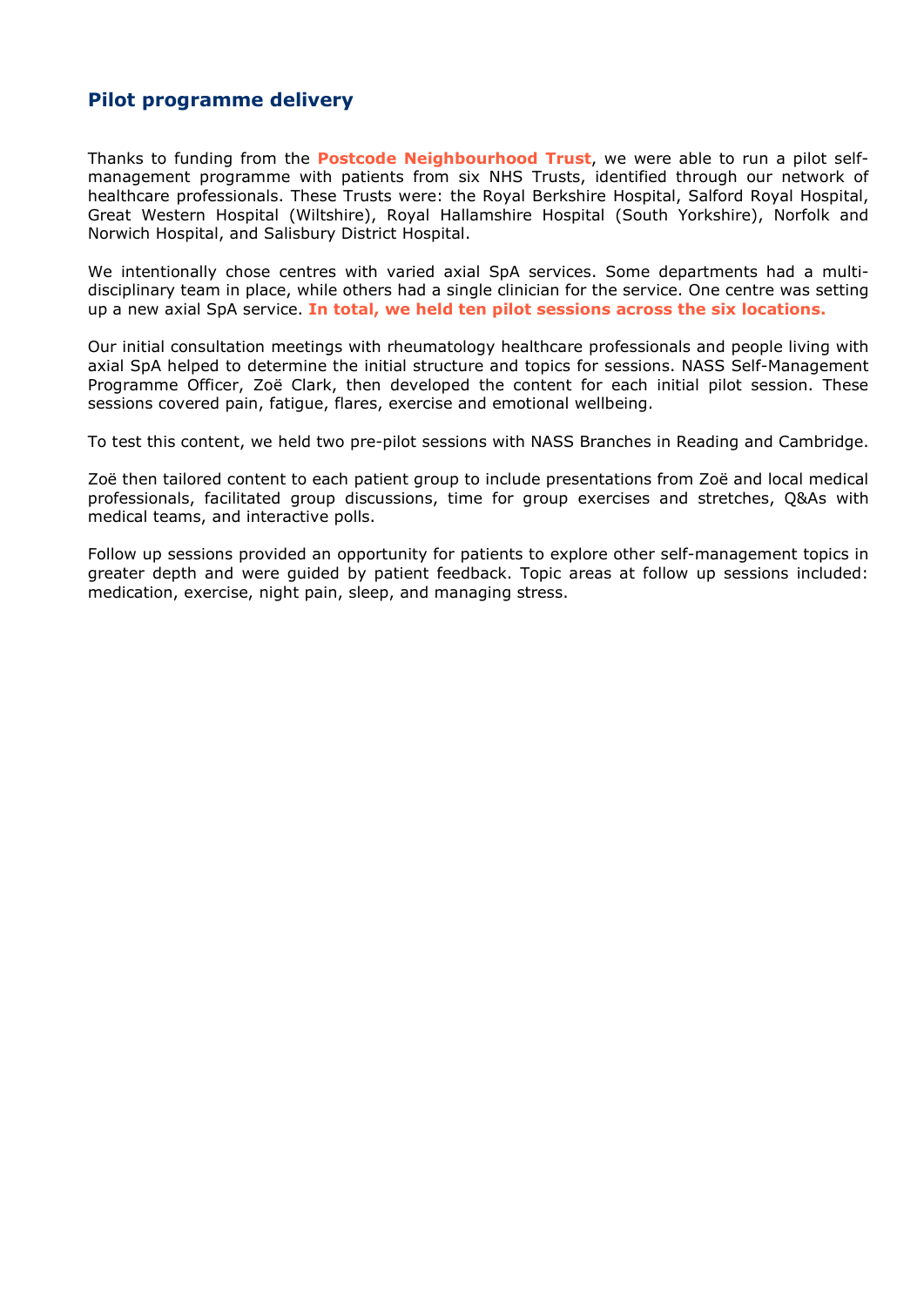### Demographics of Attendees

Patients were invited to attend by their rheumatology department via letter or email. NASS Self-Management Programme Officer invited local NASS Branches and members.

In total, 266 patients booked onto our Self-Management Pilot Programme, across the six sites.

#### Reaching an older audience

There was an even split among male and female patients (45% and 55% respectively). We were encouraged that 27% of attendees were aged under 45.

Over half of patients had been diagnosed with axial SpA more than ten years ago, which would indicate that most of attendees had lived with symptoms of axial SpA for a large part of their adult lives.

#### Reaching recently diagnosed patients.

However, just over a quarter of patients were newly diagnosed, with nearly 10% having received a diagnosis within the past year.

This is particularly important because good management of axial SpA reduces the risk of long-term effects of the condition and improves patient quality of life.

#### Reaching new audiences

Length of diagnosis ranged from less than one year to more than ten years, with the latter being the most common. Of the attendees, half had never heard of NASS, while the other half had heard of NASS but weren't members.



 $25 - 34$ 7.8%

> $35 - 44$ 18.8%







 $65+$ 

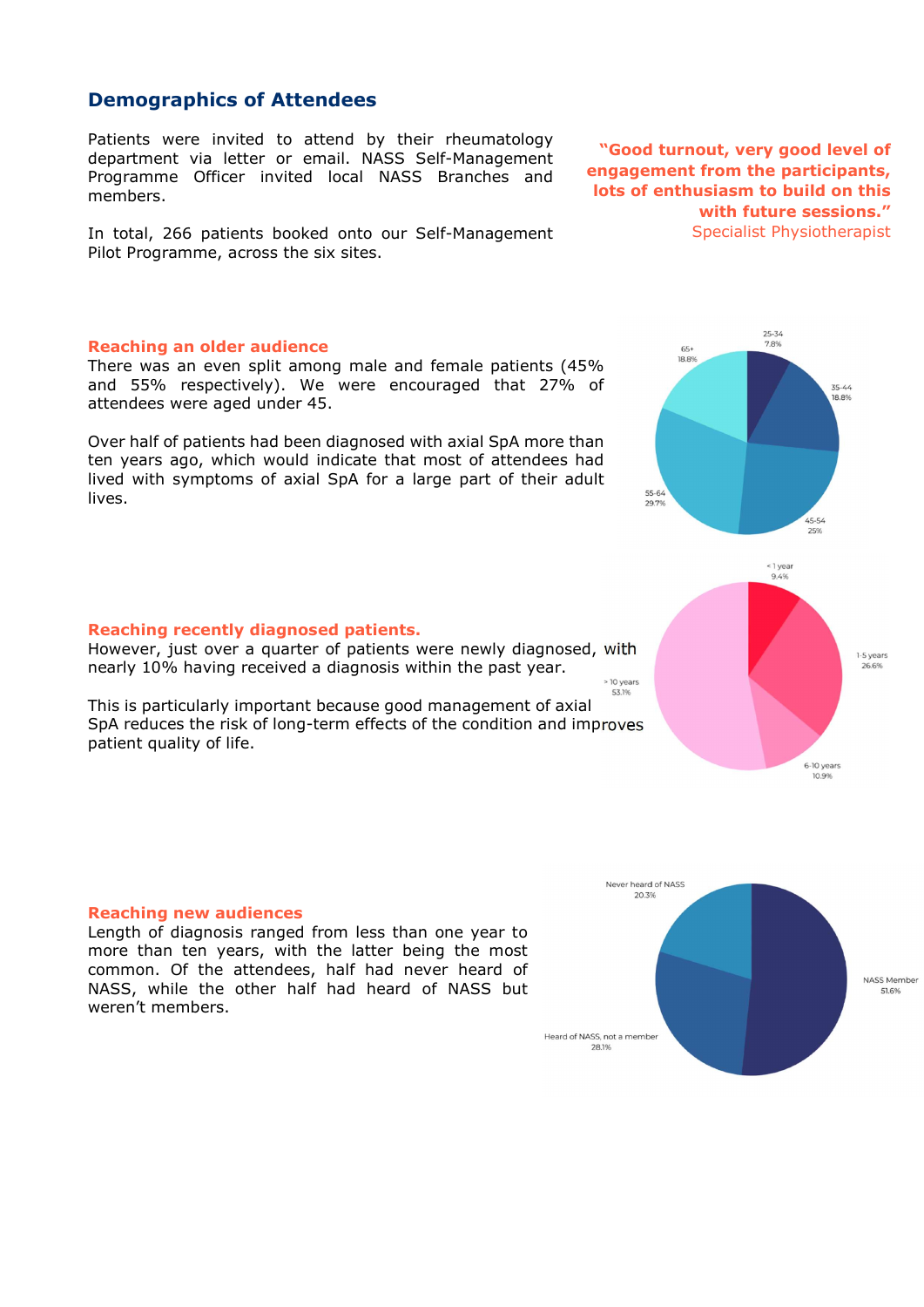# Measuring the impact

To measure the impact of our pilot programme against our key objectives, we collected qualitative and quantitative feedback from attendees through pre- and post-training surveys and emails. We also facilitated discussion groups with patients and healthcare professionals. To maintain patient confidentiality, we did not record sessions.

#### 1. Empower patients to live well with their axial SpA.

At the end of the sessions, 86% of attendees reported that they felt they understood more about managing their axial SpA, with 80% feeling more confident managing their pain and 75% feeling more confident about managing their flares.

"The information session was really useful and I came away feeling much more confident about the condition" Patient

### 2. Connect patients to their local rheumatology team.

In total, 83% of attendees reported finding the gaps between clinic visits isolating and appreciated the opportunity to meet their healthcare team in the online session. Seven in ten attendees described feeling closer to their rheumatology team following the session.

"I find the gaps between clinic visits quite isolating and appreciate the forum for discussion and ideas" Patient

At the end of sessions, 75% of attendees reported feeling more confident about approaching their rheumatology team for advice and being clearer on how they can self-refer to the team.

#### 3. Reduce the isolation among people living with axial SpA.

Nearly all attendees (95%) reported finding it helpful to meet other people with axial SpA and share their experiences in the online sessions.

Patients valued meeting their local rheumatology team, and it was essential to allow time for questions and group discussions. After the programme, 78% of attendees reported feeling more comfortable discussing their emotional wellbeing with their healthcare team.

"Great session and very interesting to hear from others with the condition - I have never met anyone else with it since being diagnosed." Patient

No attendees had previously been invited to an axial SpA self-management session by their hospital.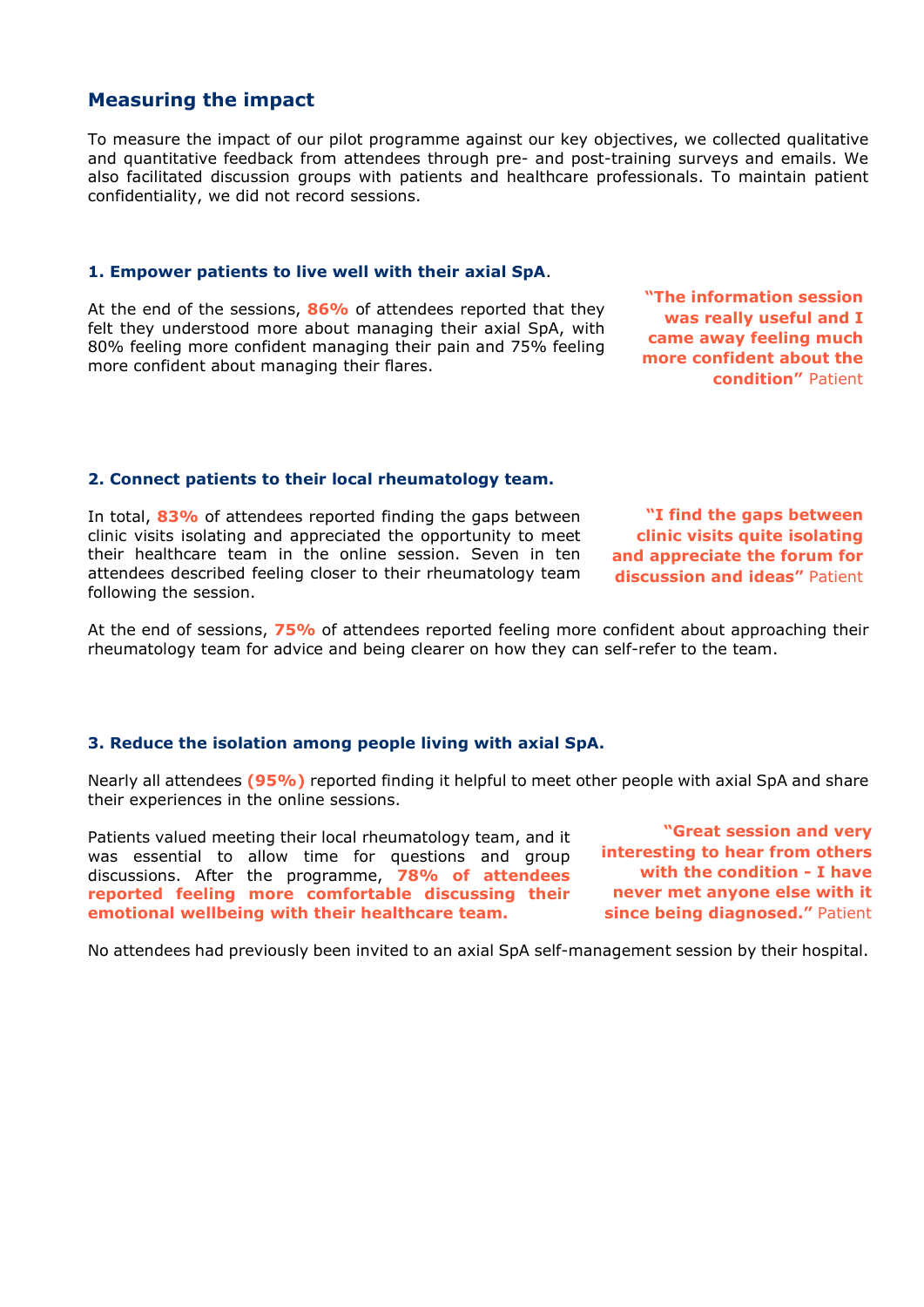#### 4. Be co-designed with people living with axial SpA and healthcare professionals.

Throughout the delivery of the pilot sessions, content and delivery were continually reviewed and improved using feedback from patients and healthcare professionals.

While 86% of patient attendees thought that the content of sessions was suitable for patients at all stages of their axial SpA journey, 87% of attendees identified an additional need for training specifically for newly diagnosed patients (within the last two years).

In addition, 83% said they would value small, interactive sessions with rheumatologists and patients from their local hospital, compared to 59% who would prefer larger, regional sessions. Finally, 92% of patients said they would benefit from an e-learning self-management course.

All the healthcare professionals involved in the online sessions reported they were beneficial for their patients and expressed an interest in holding future sessions. All found the preparation time just right and found the draft content extremely helpful.

"I'm very thankful to NASS for working with us to improve the care offered to patients with axial SpA." Consultant Rheumatologist

Areas identified as particularly positive were the breakout rooms, the length of sessions, facilitation by NASS team members, a chance to speak with their patients and the use of features to encourage attendee interaction.

#### 5. Be accessible.

The online platform was effective and accessible for attendees, with **98%** of attendees reporting they found it easy to attend and 100% of attendees feeling confident about attending a future session using the same technology. In addition, 86% of attendees found it more convenient than attending an inperson event.

"Attendance was great (to capacity) and engagement really good. Patients who I wasn't expecting to attend, did. Moreover, patients who I know would be anxious speaking in public, contributed to the discussion." Consultant Rheumatologist

#### 6. Leave a legacy.

At the end of the programme, we emailed patients links to further resources and local services to continue their self-management pathway. Patients were also directed to their local NASS branch, and invited to continue discussions on the NASS Members forum and social media pages.

In addition, we continue to support patients through weekly Facebook Live sessions on various topics to help them manage their axial SpA symptoms. These sessions are free to access on the My AS My Life section of the NASS website.

We will continue to review the results of the pilot sessions in consultation with attendees, people living with axial SpA, NASS Trustees, the NASS Medical Advisory Board and healthcare professionals, to enable us to plan future sessions.

"I think NASS are amazing and have enjoyed working with you. Last night gave me insight in how I can run similar sessions locally and confidence to get on and do this." Consultant Rheumatologist